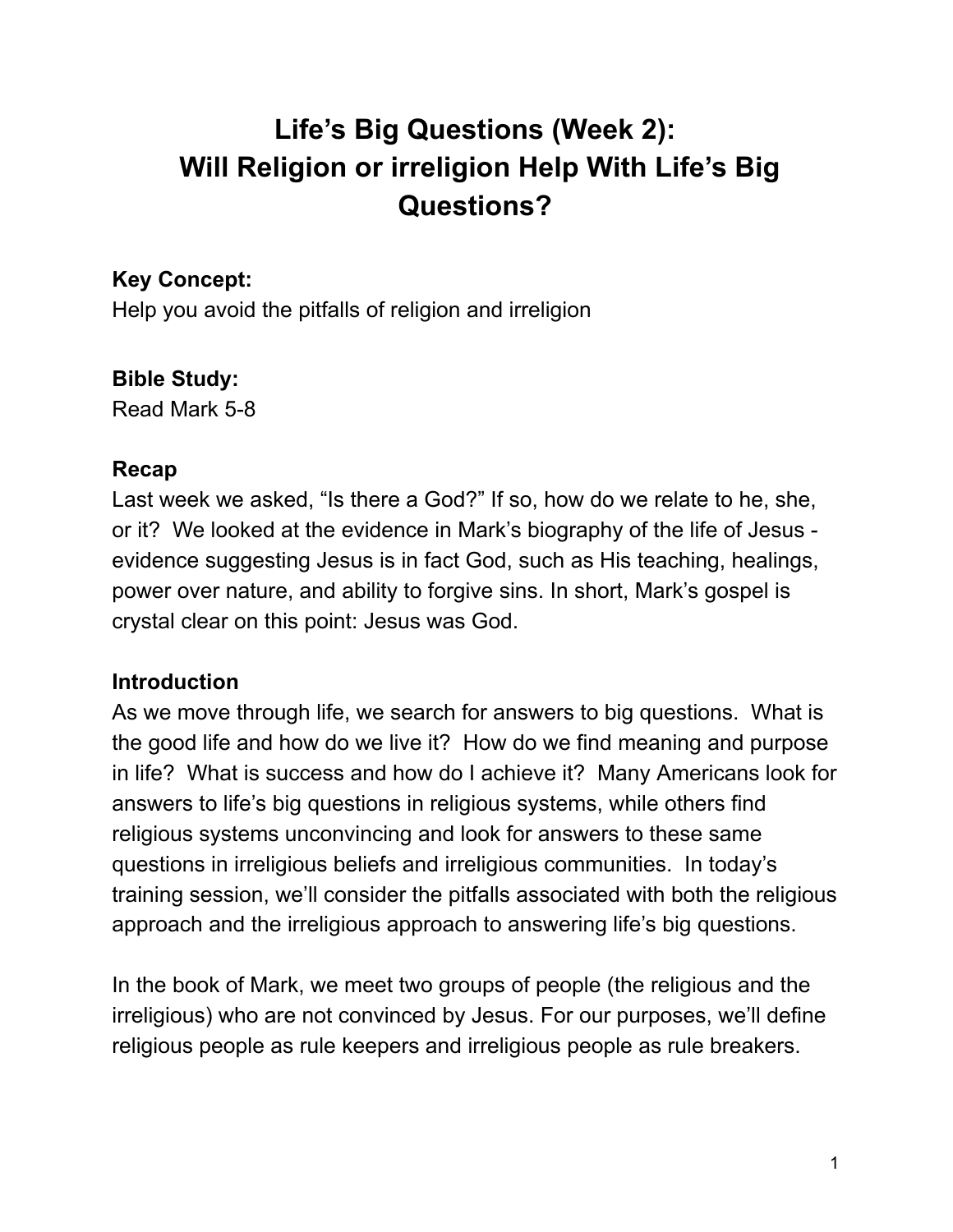Both end up saying to Jesus, in their own way, "Thanks, but no thanks. We really don't need you or what you are offering."

## **Religious Approach To Life: Rule Keepers**

Let's begin by thinking about a religious approach to life's big questions. Religious people look for answers in religious communities. They are **rule keepers**. Religious people who look for answers in Buddhist religious communities keep rules laid out in the Noble Eightfold path leading to liberation from the painful cycle of rebirth. Religious people who look for answers in Hindu religious communities are looking to become one with God and set free from the cycle of rebirth and death by following the rules set forth along the four paths of liberation. Religious people who look for answers to life's big questions in Islamic religious communities follow the rules set forth by Allah in the Quran to persuade him to offer them admittance into Paradise following the great day of Judgment.

In the book of Mark, we meet another group of religious people operating inside of the Jewish religious tradition known as the Pharisees, scribes, and teachers of the law. Not only were they rule followers, but they actually formed many of the rules themselves. Interestingly enough, as you read Mark, you'll find that these are the very people Jesus clashes with most frequently and, in most cases, most harshly.

# **Religious Thinking: Us/Them Mentality**

Why? Why was Jesus so abrasive in his dealings with the very people most in the 1st century world would have considered to be the "good guys"? One reason was because the religious people (pharisees, scribes, and teachers of the law) carried an us/them mentality that Jesus found both offensive and inconsistent with His view of the world. The Pharisees came off as if they had it all together, unlike those people over there—those "sinners."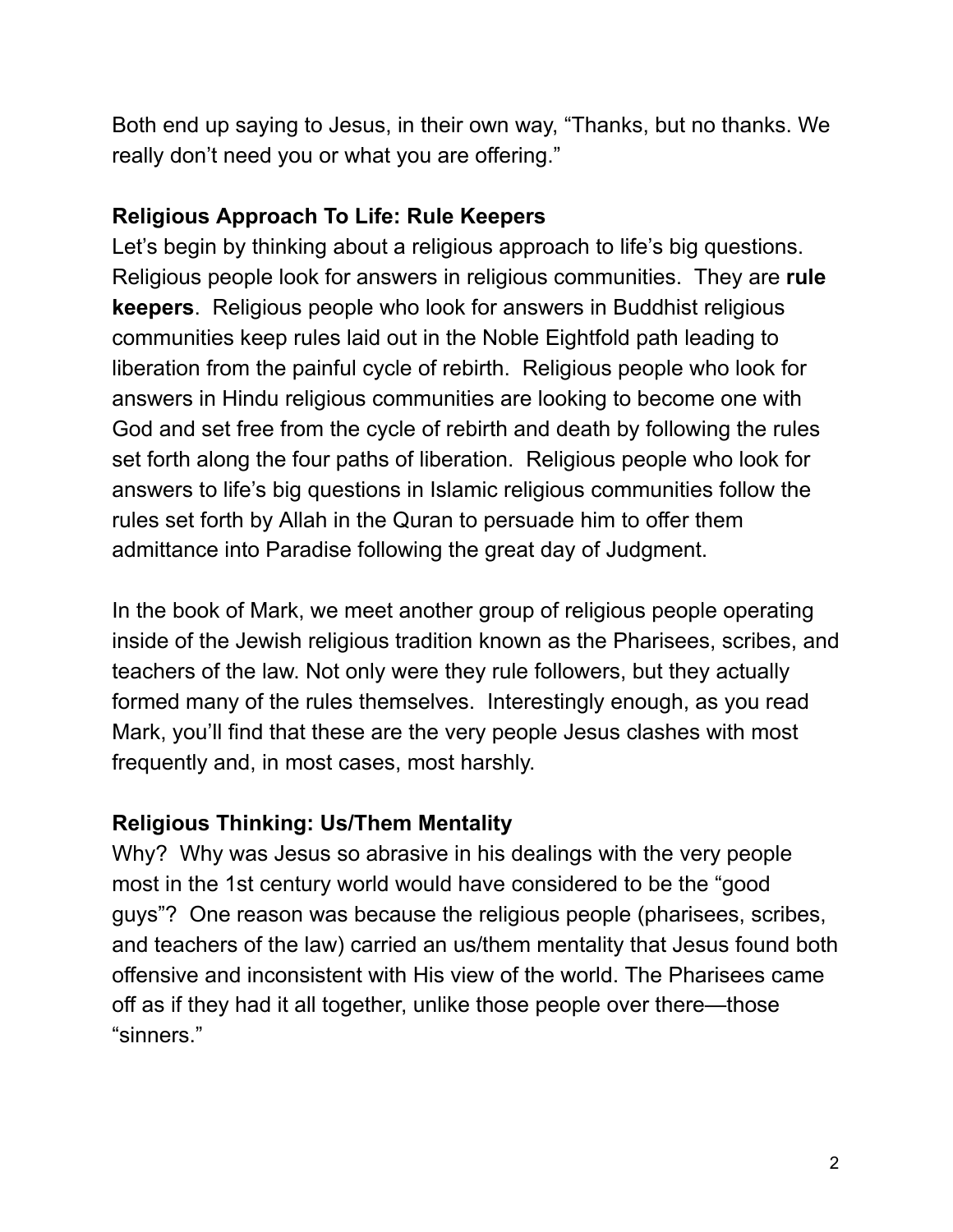For example, in Mark 2:13-17, we meet the Pharisees. In many cases, the Pharisees would be the functional equivalent of a middle class person, an elder or leader in a modern day church. They were respectable, moral people that were thought to be the best the town had to offer. Some were teachers of the law ( Mark 2:16) and others simply took the teaching that came from the teachers of the law and developed a list of do's and don'ts that became known as the "tradition of the elders" (Mark 7:3).

These rules weren't God's rules, but man's rules. They were designed with good intentions to help men follow God's rules, but in many cases they had the opposite effect, creating shame, guilt, condemnation, and self-righteousness. For example, God commands us to "honor the Sabbath." Religious people, like the Pharisees, then developed a suitcase full of rules to help people unpack what God meant when he commanded us to honor the Sabbath, making it virtually impossible for anyone to keep. Anyone not following their list of rules was frowned upon deeply and could face significant consequences.

#### **Jesus sides with "them": the tax collectors**

A religious community developed around this system of rule adherence, developing an us/them mentality. Naturally, the Pharisees, scribes, and teachers of the law saw themselves as the self-appointed "good guys," and everyone else, well, they were "sinners," the prostitutes, and the tax collectors. Tax collectors were seen as the lowest of the low to the religious guys, mainly because they viewed them as traitors and swindlers. Not only had they gone over to the dark side by siding with the occupying enemy of Rome to collect their taxes, but they also were now gouging the Jewish people with exorbitant fees on top of the Roman tax rate to become wealthy. Therefore, in the mind of the Pharisees, the tax collectors were the moral dregs of society, the bottom of the barrel.

Jesus, however, moves towards, not away from, tax collectors. Much to the chagrin of the religious leaders, Jesus goes to Levi, a tax collector, and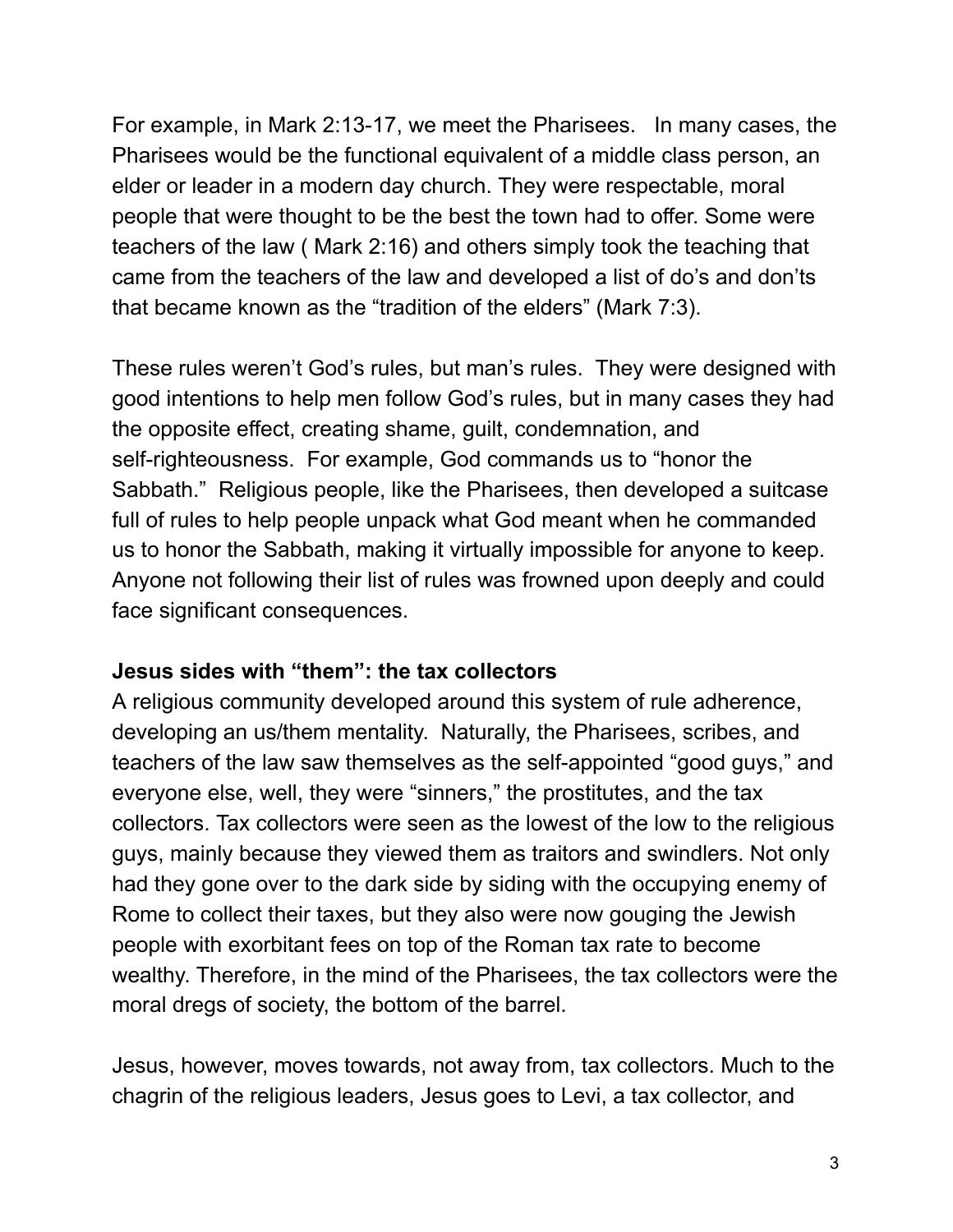calls him to be one of His disciples, and even worse, heads to his house for a party with all the other tax collectors and "sinners." This is a bad move, If you think like a religious person.

Why does Jesus choose to spend time with prostitutes, tax collectors, and people viewed as "sinners" by the religious establishment? Because they were the people who knew that they needed Jesus. Jesus says **Mark 2:17,** "It is not the healthy who need a doctor, but the sick. I have not come to call the righteous, but sinners." Therefore, the qualification for Jesus isn't, "Are you good enough?" Rather, the qualification is, "Are you honest about yourself? Can you admit you aren't what you need to be? That you keep keep the rules and have fallen woefully short of God's standard for life?" Jesus came for people who know they are broken and need to be made whole. The Pharisees missed this because they thought they already had their act together.

## **Religious Behavior: Lip Service**

Jesus already highlighted the dangers of religious thinking and the way it arrogantly creates an us/them mentality; now he wants to put red blinking warning signs around religious behavior that leads to warm lips and cold hearts. We've all been around people with warms lips, who talk a great game about God. In reality, however, their heart is ice-box cold toward God. It's all a show. They may have their hands lifted high during praise and worship, but it's empty praise. It's all lip service.

In **Mark 7:1-23**, the Pharisees and teachers of the law show us what lip service looks like. In Mark 7:3, Mark points out that the religious leaders have developed a tradition of the elders (remember, this is their list, not God's list), and their list of rules included a certain way to wash your hands, even down to rules for washing dishware. Anyone not washing properly was considered unclean or defiled, at least to the religious guys.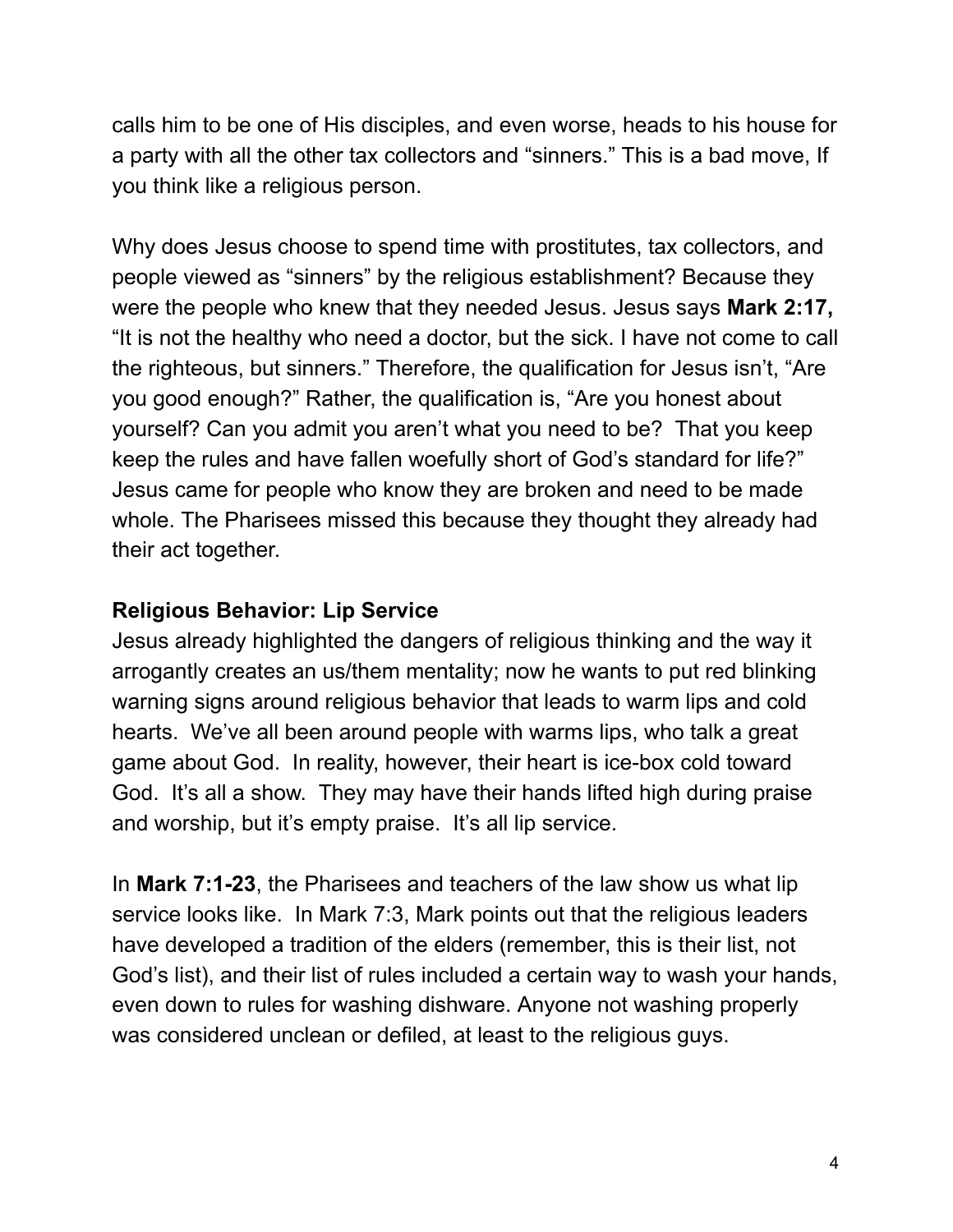The disciples of Jesus didn't follow the Pharisees rules for washing and the Pharisees didn't like it one bit, so they questioned Jesus about it and he lit into them: "Isaiah was right when he prophesied about you hypocrites…These people honor me with their **lips**, but their **hearts are far from me"** (verse 6). In essence, Jesus says, "You're a bunch of hypocrites. You pay lip service to God, but your hearts are far from God. You follow all the rules, but your heart is a million miles from Him. It is all empty ritual with you. All form, no substance. You may have the external appearance of being a good person and everyone may think you are a good person, but your heart is totally disconnected from God."

Jesus didn't want His disciples to miss the point of this encounter with the Pharisees, so he pulled them aside and said, "What comes out of a man is what makes him defiled. For from within, out of men's hearts, come evil thoughts, sexual immorality, theft, murder, adultery, greed, malice, deceit, lewdness, envy, slander, arrogance and folly. All these evils come from inside and make a man defiled" (Mark 7:20-23). The problem, according to Jesus, is the heart and what comes out of it. The problem isn't hanging around with the wrong crowd or not washing your hands or dishes properly, which is how religious people think. Sin isn't caught like a cold. No, sin is a symptom of a diseased heart, a disease we all have.

Jesus leveled the playing field of humanity and the religious people of his day found it offensive. The world, as he saw it, isn't divided between good people and bad people; it is divided between people who knew they are sick and people who pretend they aren't sick.

Jesus' message is every bit as offensive In the modern world, where everyone likes to think of themselves as fundamentally good people (much like the Pharisees). "We may do bad things, but we're good people," we tell ourselves, as we overlook or try to delete from our brains our misdeeds and things we should have done. Jesus elevates the conversation. He's not so much interested in how we view ourselves; he's interested in how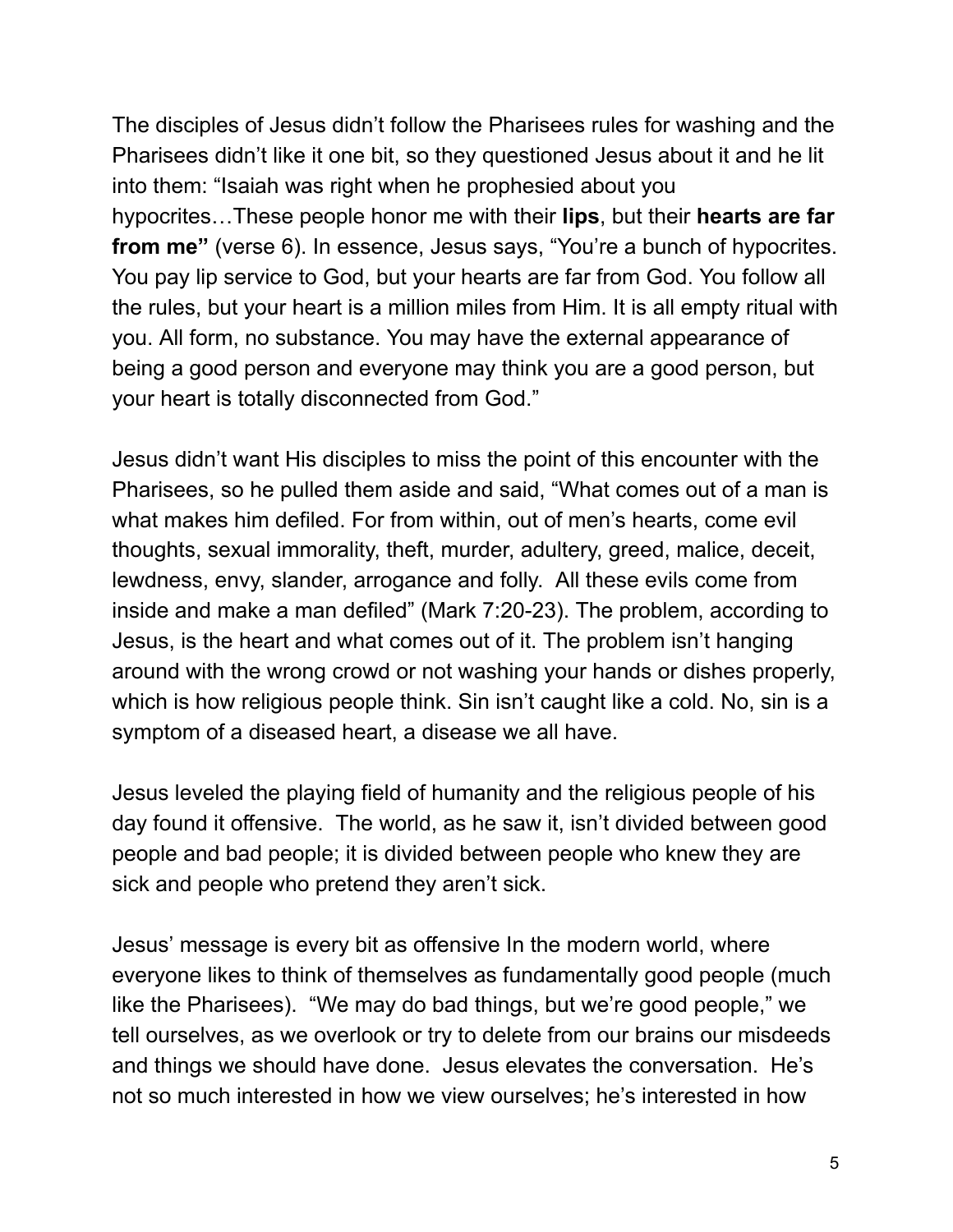God views us. God's verdict is in and "all have sinned and fallen short of the glory of God" (Rms. 3:23). All. Not some. All. God's metric isn't good versus bad; it's perfect (God) vs. imperfect (man).

We're all in the same boat, the boat of humanity. If this offends you, then you are religious. Religious people say things like, "I just don't think it is fair for God to allow a really bad person who has killed lots of people into heaven as long as he asks for forgiveness at the end of his life?" Underneath this line of pervasive religious thinking is the assumption that the guy who has killed other people is fundamentally a bad person. He is undeserving of heaven; good people, on the other hand, deserve heaven. There are good people in the world and there are bad people. God likes good people and lets them into heaven; he's not fond of bad people and they go to hell. This is the narrative for religious people and you hear it all the time in the modern world.

## **Solzhenitsyn's Challenge**

Aleksandr Solzhenitsyn, writing in the 20th century, debunks the modern narrative of religious people. Solzhenitsyn served in the Soviet Army and was highly decorated. Then, he began to doubt the moral underpinnings of the regime. He was imprisoned in Russia for writing derogatory remarks about the Stalinist regime and he served in a labor camp for 11 years where he was beaten, interrogated, and nearly killed. During his imprisonment, Dr. Boris Kornfeld treated him inside the camp. The two became friends, and Dr. Kornfeld confided in him one night that he had just become a Christian.

The next morning Solzhenitsyn woke up and his friend had been beaten to death with a mallet. Listen to his reflections, "I lay there a long time in that recovery room from which Kornfeld had gone forth to his death, and all alone during sleepless nights I pondered with astonishment my own life and the turns it had taken. Gradually it was disclosed to me that the **line separating good and evil** passes not through states, nor between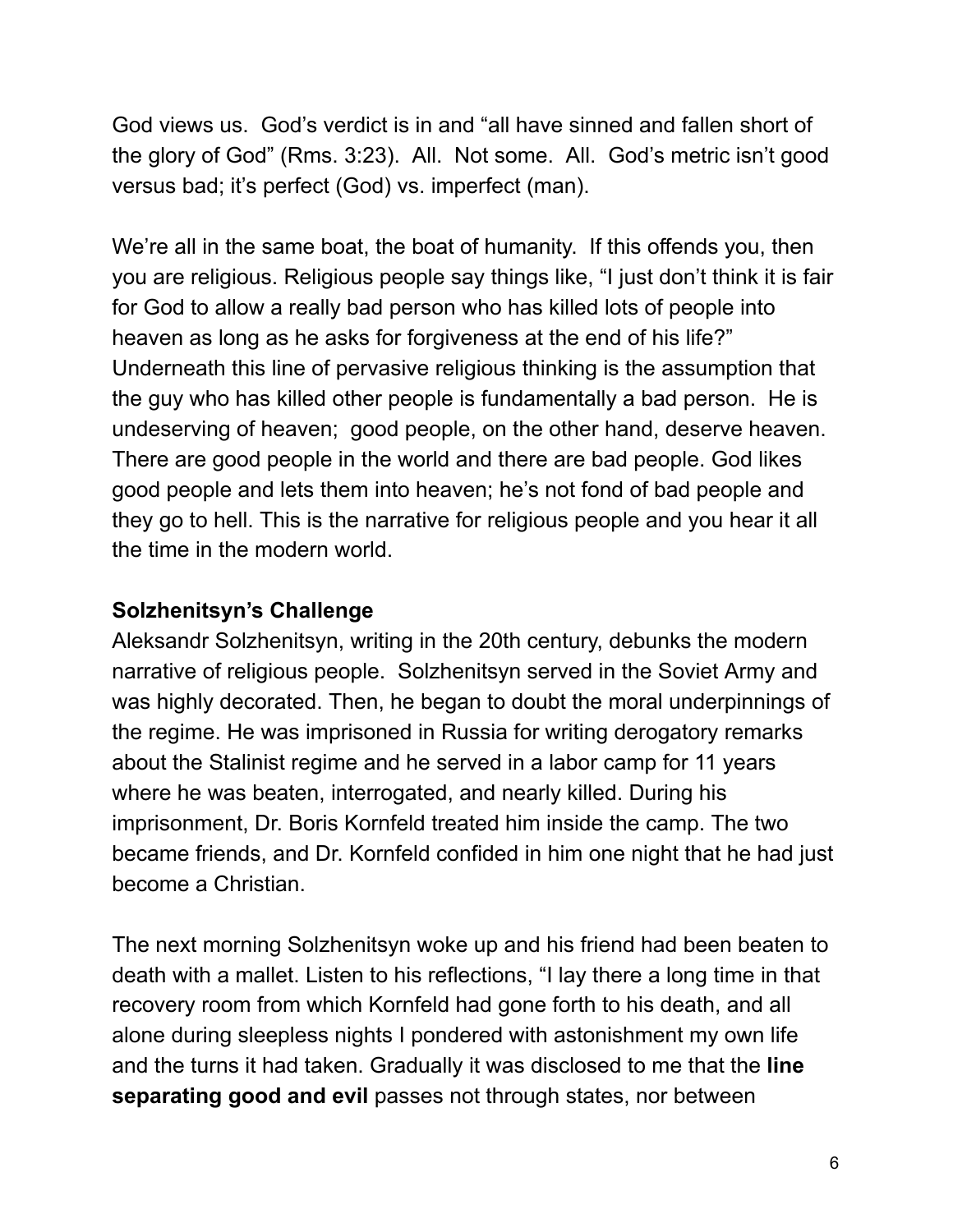classes, nor between political parties either, but **right through every human heart,** and through all human hearts." 1

When Solzhenitsyn witnessed the evil perpetrated against innocent people like Kornfeld, he knew evil wasn't limited to a nation or political party or class of people—it was found in every human heart—in Russians, Germans, Americans and beyond, despite the propaganda spilling forth. We know this intuitively as well. It's why we find it so difficult at times to do the right thing. It's why relationships can so easily be torn asunder. It's why we see so much hurt and pain the world.

In one word, it's sin and it's in every one of us. Last week, in our discussion of sin, we defined sin as building your life around anything other than God. The religious leaders in Mark centered their life around being good. And their goodness was the very thing keeping them from God because it was leading them to feel morally superior, puffing themselves up with pride and causing them to look down on everyone else, much like those in the Stalin regime looked down on other inferior nation states and people. Jesus wouldn't have it.

# **A Thought Experiment**

Lest we think too highly of ourselves like the religious leaders, here is a thought experiment designed to display the severity of the diseased heart we each have. Imagine for a moment the room around you is a public art gallery, filled with murals of your life. Every day you have ever lived is on the walls, with every single thing you have ever done. Every. Single. Day. Every. Single. Thing.

Now I'm sure there would be lots to celebrate on those walls: loving relationships, real achievements, acts of kindness, moments of generosity and selflessness, perhaps a flourishing career. But there would also be untold numbers of things we'd want to keep out of the public gaze. Which

<sup>1</sup> *Finding God: A* John M. Mulder, Erdmans, Grand Rapids, MI pg. 313.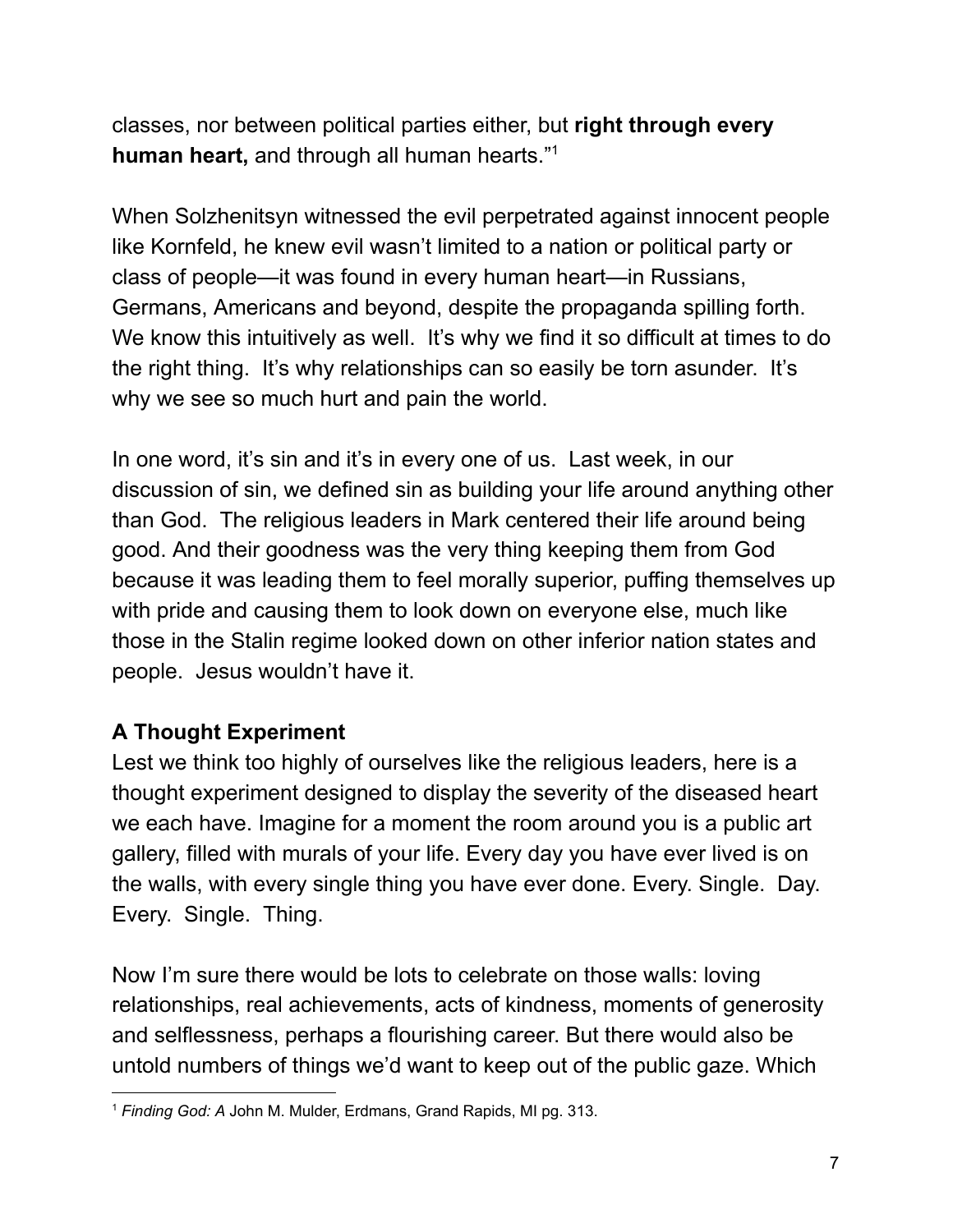bit of the wall would you most want to cover up? Which day? Maybe it's something nobody knows – not even your closest friend or your spouse.

Most of you are cringing at the thought of all your actions being displayed in the gallery of your life, but for the moralists among us who are still feeling pretty solid, let's ratchet up the challenge one notch. In addition to the actions of your life, we're about to add all the motivations behind the actions. The whole world will see all the good things we did for all the wrong reasons. To be fair, we've no doubt had lots of good and true motivations to help and love and serve others, but we all know how dark our motivations can be at times.

Just in case you aren't uncomfortable yet, we're going to bring in the ultimate humility factor. Let's throw on the wall all your thoughts as well. You know, the ones that you would never verbalize because you would lose your job, be divorced, and be vilified by everyone you know. Things that pop into your brain and you think, "What is wrong with me? Why am I thinking like this?"

If all of my life was on the walls, it would be a nightmare. I wouldn't be able to stay in the room, I'd be so ashamed, even though there are lots of good things up there. Could you – if you're being honest? If you get this, then you will do as Jesus does and simply refuse to villainize anyone or any group. If you are a Democrat, then you won't villainize the Republicans, and if you are a Republican, then you won't villainize the Democrats. If you are a homosexual, you won't villainize heterosexuals; if you are a heterosexual, you won't villainize homosexuals. If you are a conservative, you won't villainize liberals; if you are a liberal, then you won't villainize conservatives.

Why? Because you realize that the problem of evil isn't isolated to a particular subset of the human race. You know it has infected the whole of the human race, including you. The line between good and evil runs right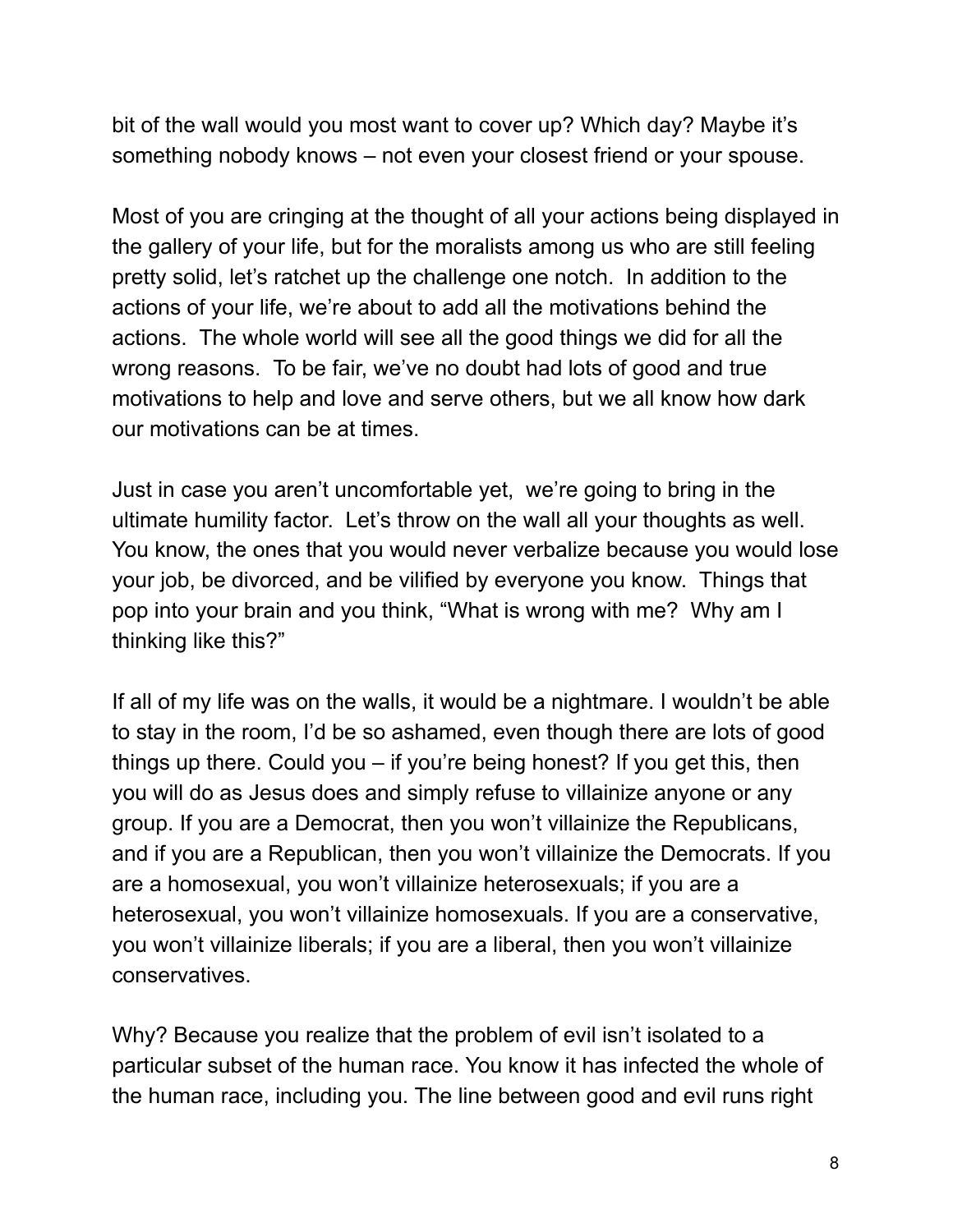through every human heart, yours included. And that leads to humility, not pride.

## **Irreligious Approach to Life: Rule Breakers**

Let's consider the alternative approach to life. Whereas religious people like to keep the rules, Irreligious people like to break the rules. An irreligious person says, "No one is going to tell me how to live. I'm the king of my castle and I call the shots."

# **An Irreligious Case Study: King Herod, Herodias, and Her Daughter**

An illustrative case study of an irreligion can be seen with King Herod, Herodias, and her daughter in **Mark 6:14-29.** King Herod enjoyed living the way he wanted to live, as did the woman that he was sleeping with named Herodias. Herodias was formerly married to her halfuncle, Herod Phillip, and she was also King Herod's niece. Yet, she divorced her half-uncle Phillip for an adulterous, incestuous relationship and John the Baptist called him out for breaking God's rules. King Herod, Herodias, and her daughter wouldn't have it. Who was John the Baptist to tell them how to live? This is how irreligious people act. "Your religion may work for you, but don't try to shove it on me." Irreligious people don't like talk of truth, especially absolute truth, nor are they fond of being called to repent (i.e. turn from their sin and turn to God in faith to change). When they are confronted with their sin, they just get angry.

The film Invictus illustrates a modern mantra of irreligious people. Morgan Freeman repeats several times the refrain from the poem entitled *Invictus:* "I am the master of my fate, the captain of my soul." Herodias and Herod would have loved this motto! It is up to me to determine what is right and wrong. I am the master of my fate; I am the captain of my soul.

In the 21st century, we have two types of irreligious people: **Unconsciously Irreligious: Hedonists**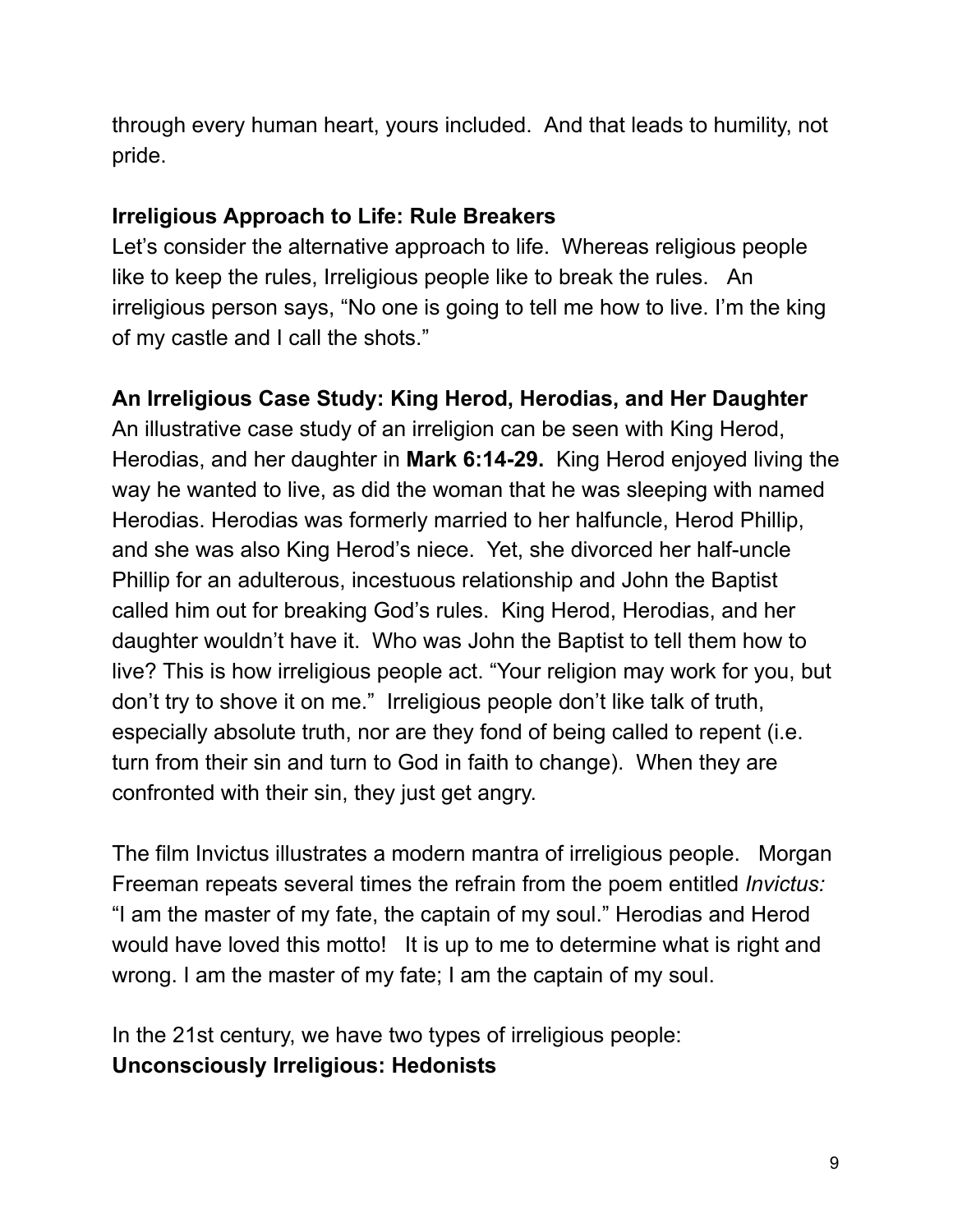Hedonists (or pleasure seekers) are often unconsciously irreligious. They typically haven't put a great deal of thought into their religious or philosophical views. In fact, they quote the oft repeated mantra, 'There are only two subjects that are off limits in life: politics and religion."

Musically, hedonists love the lyrics of Dave Matthews as he croons, "Eat, drink, and be merry, for tomorrow we die." Who knows what tomorrow will bring? Carpe Diem. Squeeze every last drop of fun and joy out of life because tomorrow you may be rotting six feet under with the worms.

For hedonists, feelings function as true north. If it feels good, do it. Have sex with whoever you want to whenever you want to, whether they are married or not. Eat what you want when you want and drink what you want when you want. You'll find hedonists in any club or bar on planet earth, with techno blaring and a bottle raised.

# **Consciously Irreligious: Philosophical Skeptics**

Whereas hedonists typically haven't put much thought into their religious and philosophical underpinnings, philosophical skeptics have often placed a tremendous amount of thought into their religious and philosophical views. They are, typically, much more intellectually sophisticated. They either hold an atheistic or agnostic viewpoint based on their study and convictions. They don't believe in a higher power who has created the world and endowed it with a set of rules or norms by which we must follow. They are the master of their fate and the captain of their soul. We have numerous examples of this—Richard Dawkins and Sam Harris just to name a few. Jesus challenges both groups--the hedonists and the philosophical skeptics--to a different way to view the world, which we'll explore in the weeks to come!

Discussion Questions:

1. Define a religious person and an irreligious person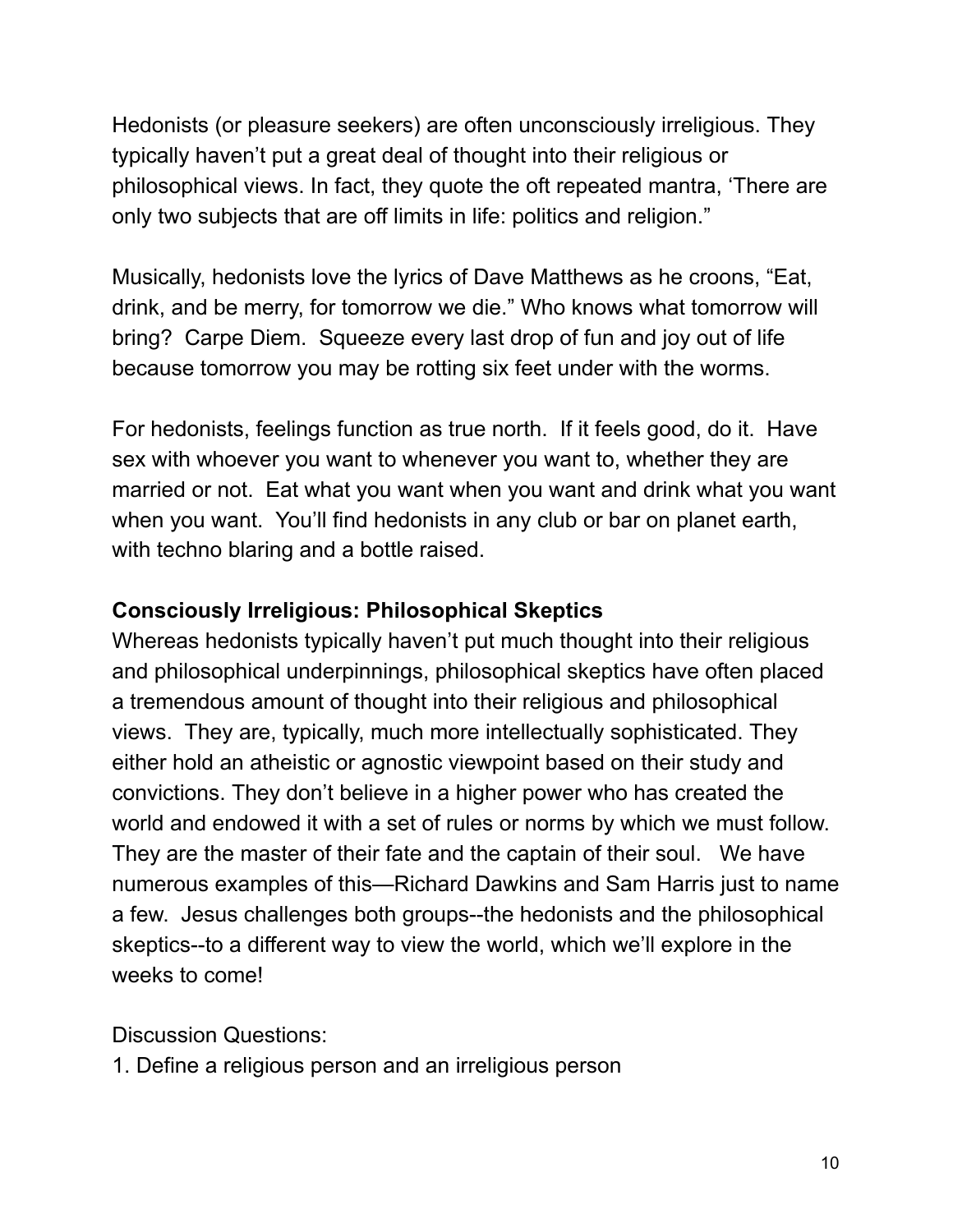2. Was your home growing up more religious or irreligious?

3. Describe how both religion and irreligion have impacted your journey.

4. How did the thought experiment impact you?

5. Read Mark 2: 13-17. Discuss the one qualification for Jesus.

6. Read Mark 7: 1-23. What is the point of the story?